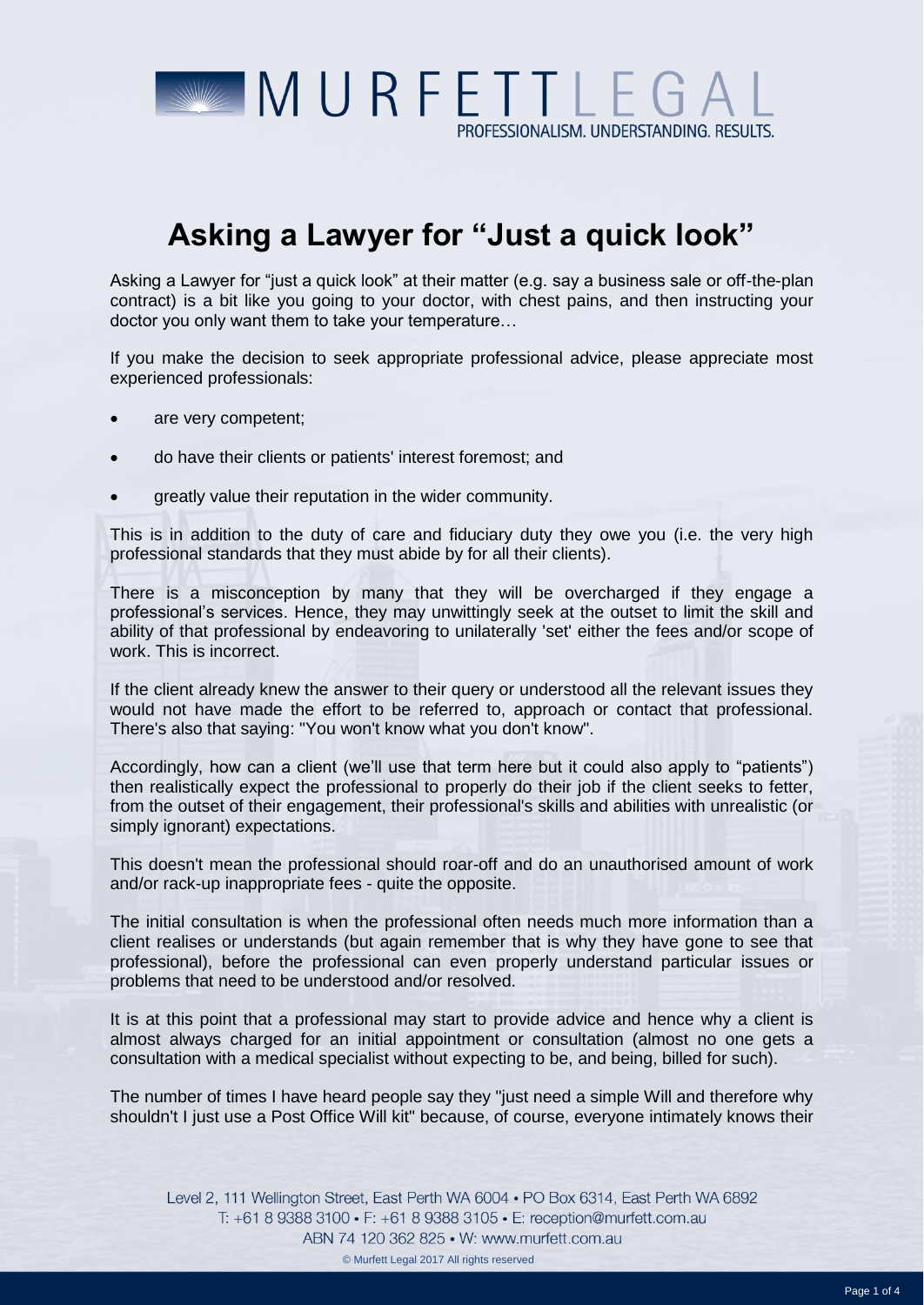

own affairs or wishes but that doesn't always mean that the necessary document is simple or they even understand all the legal nor application aspects of it.

For example, often a person who wanted to have a Will prepared may also be the Appointor of a Family Trust, or want to do something with their Superannuation or Insurance proceeds and they may have a 'blended (i.e. step) family' etc. All of this proper 'estate planning' requires appropriate professional:

- *advice* and not just from an estate planning lawyer but also their accountant, and quite often from their licensed financial/ insurance adviser(s) too; and
- *drafting and preparation* of their Wills (and quite often other related documents such as Enduring Powers of Attorney, Binding Death Agreements for their Super, Deeds of Variation for the Family Trusts, Business Succession Agreements etc.)

I have a saying that using 'Post Office Will kits' is a bit like you trying to do your own brain surgery. Whilst there is no law against it and you can buy a scalpel, Dettol and then download a YouTube video, I'm pretty sure it won't work out as well as you expected...

In considering the above points I further note the fact that all professionals are strictly accountable to their respective governing and licensing authorities, being regulatory Practice Boards (for doctors and lawyers) and Institutes (for accountants and engineers etc).

## **What Can, and Usually Does, Happen with "Just a Quick Look"**

The corollary to the "just a quick look" scenario is that, if the professional does just that, leaving aside the fact that they most likely would be negligent by their own profession's (and insurers!) standards, the result for the client is highly likely to be deficient or incomplete advice and or documentation.

Expanding upon that, the client will most probably have materially relied on that "quick look" advice (remember they sought the professional's advice in the first place) but of course if, coming from the "quick look" advice scenario, then:

- they might not have understood all their rights and opportunities, (even ones that could be reasonably added-in or varied);
- they may not have been made aware of the risks or obligations (whether apparent or 'hidden');
- something adversely material was missed or included;
- the client incorrectly relied on that advice and something went badly wrong; or
- someone was harmed and/or they themselves were sued,

and then it's all 'gone to Hell in a hand basket'!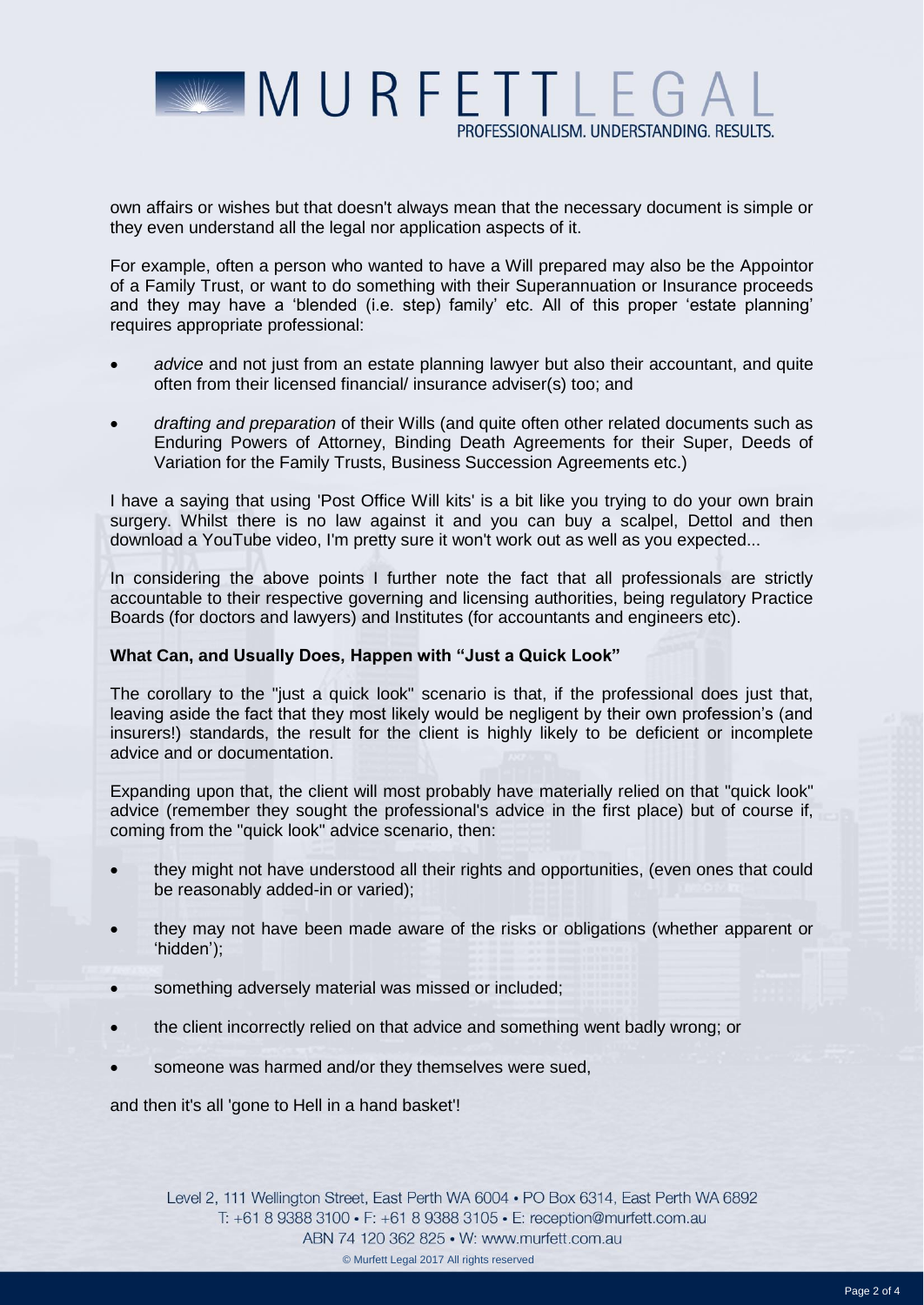

No one will be happy and it is likely lots of unnecessary stress, delays and costs will be incurred by all involved, including but not limited to the professional most likely being sued. What an entirely avoidable mess.

## **Proper Advice is an Investment**

There is a curious societal misperception to all of this, which I find best explained by a simple anecdote:

*Most people are willingly to accept and pay for building and home contents' insurance over their entire adult lifetime. However, the statistical likelihood of that unfortunate event actually happening to you is something like 0.08%, and don't get me started on buying Lotto tickets!* 

*Yet some people don't see that getting appropriate, timely professional advice can actually be an 'investment' rather than a "distress purchase". Just like paying an insurance premium, as opposed to not being able afford an uninsured claim when something goes wrong.* 

*However, if say, you undertake a new business enterprise or enter into a contract that you have not properly read and/or understood (but signed!) the chances that something may go wrong or something may happen to you that you didn't (then) appreciate are significantly higher...* 

This is in addition to the benefit of having professional advice, which can greatly assist you in making a fully 'informed decision' and to better understand all the legal and commercial aspects of your particular matter.

## **The Best Professionals**

You'll quite often find the best professionals are the hardest ones to get to see and quite often the most expensive. But, rather than being begrudging of this, clients should be respectful and appreciative of that because they are very good at what they do.

Paradoxically, on the issue of a professional's hourly rates (in this instance I'm specifically referring to lawyers) this is another source of contention and confusion with some clients.

The hourly rate charged should reflect the professional's efficacy, not just their skill and experience i.e. what a 10 years+ experienced professional can resolve in, say, just 1 hour may take a junior professional many times more and they may not even then have all the requisite experiential insights that only an experienced legal practitioner has. That's not to say that a junior professional can't be appropriately utilised on a cost-effective basis when working in part of a well-organised professional services' team.

Further, as stated earlier, a lawyer has a duty of care to act and advise a client accordingly and, might I add, to their own high professional and statutorily-imposed standards. Consequently, it does not matter whether the 'value' of a client's matter is for a \$50,000 'small' business transaction, \$500,000 contract matter, \$20 million 'englobo' land acquisition